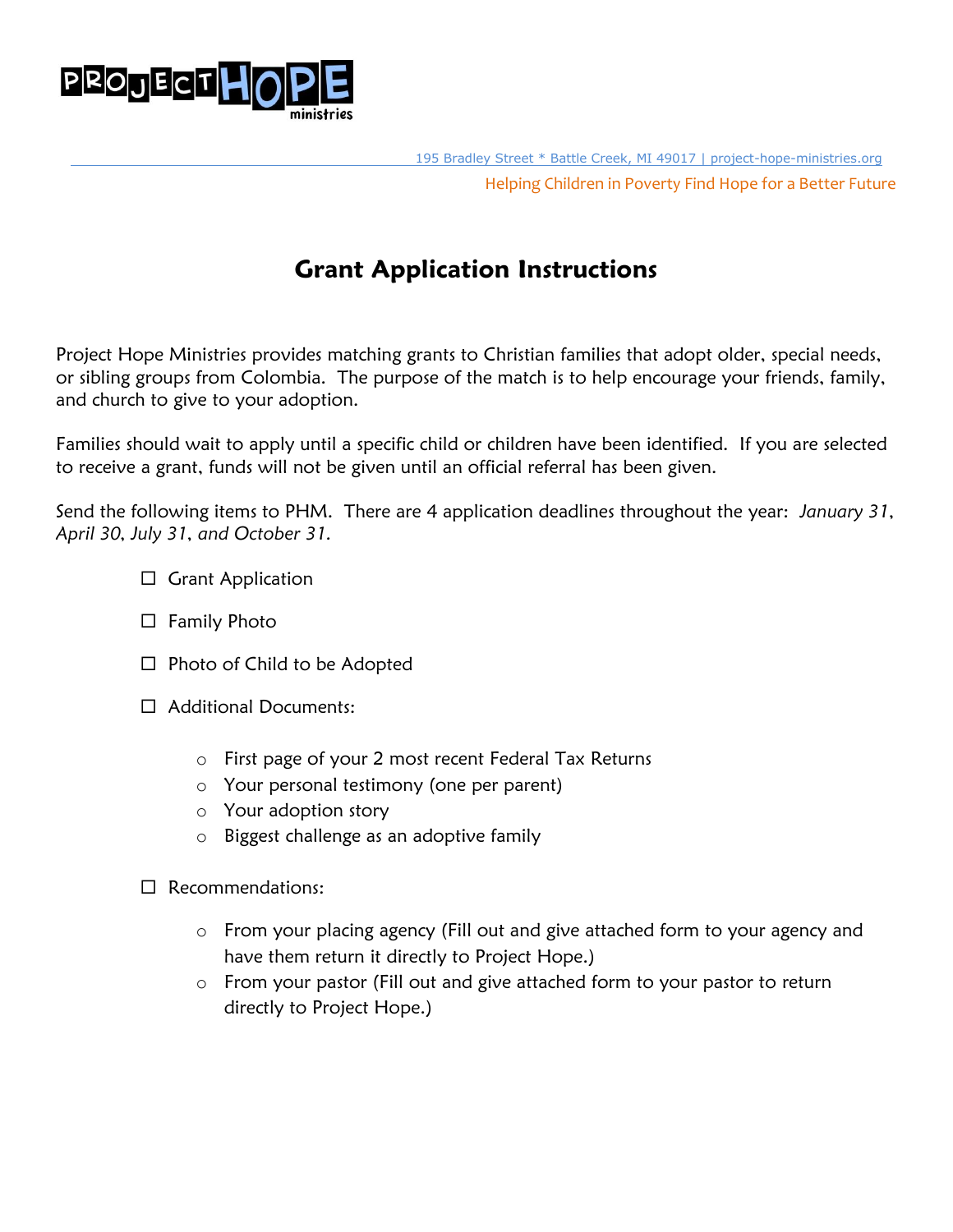# **Matching Grant Application**



#### Family Information:

| Phone $\begin{pmatrix} 1 & 1 \end{pmatrix}$                                            |                        |            |              |                    |
|----------------------------------------------------------------------------------------|------------------------|------------|--------------|--------------------|
|                                                                                        |                        |            |              |                    |
|                                                                                        |                        |            |              |                    |
|                                                                                        |                        |            |              |                    |
|                                                                                        |                        |            |              |                    |
|                                                                                        |                        |            |              |                    |
|                                                                                        |                        |            |              |                    |
| Is this your first adoption? $\Box$ Yes                                                | $\square$ No           |            |              |                    |
| If no, please list other adoptions below:                                              |                        |            |              |                    |
|                                                                                        |                        |            |              |                    |
| Year Completed                                                                         | International/Domestic |            |              | Number of Children |
|                                                                                        |                        |            |              |                    |
| <b>Other Information:</b>                                                              |                        |            |              |                    |
| If your family will be keeping a blog during the adoption process, are you willing to: |                        |            |              |                    |
| share it with us at Project Hope?                                                      |                        | $\Box$ Yes | $\square$ No |                    |
| have it be posted to the Project Hope website?                                         |                        | $\Box$ Yes | $\square$ No |                    |
| If you answered yes to either question, please write your blog address here:           |                        |            |              |                    |
| Can PHM include your family picture in our newsletter?                                 |                        | $\Box$ Yes | $\square$ No |                    |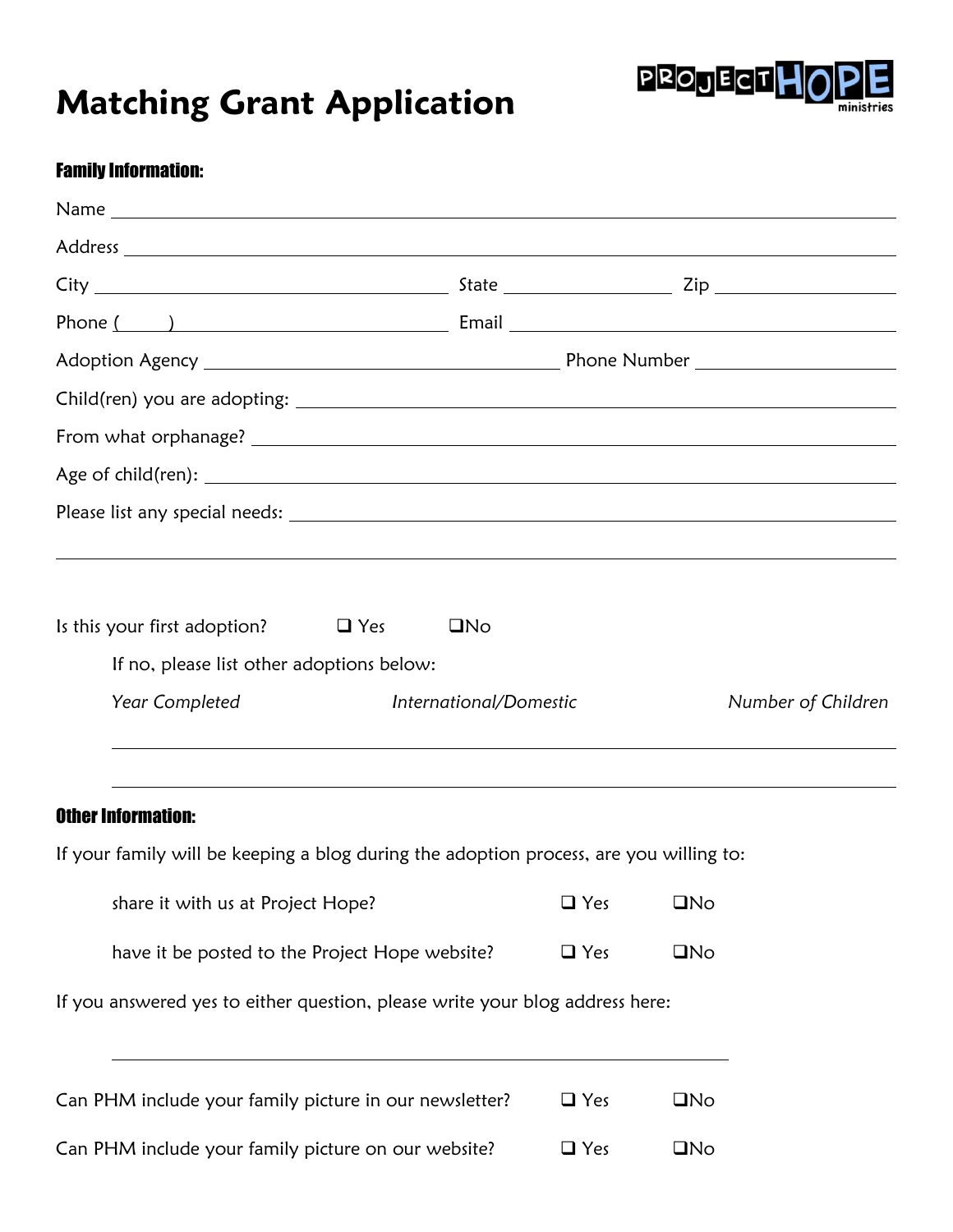#### Financial Information:

Please attach the top page of your last two years of federal tax returns.

What is your monthly income? 

What are your total monthly expenses?

*Please list monthly expenses below:*

| <u>Expense:</u>                           | Amount: |
|-------------------------------------------|---------|
| Giving                                    |         |
| House (rent, mortgage, utilities)         |         |
| Transportation (vehicles, gas, insurance) |         |
| Food                                      |         |
| Payment on debt (other than home)         |         |
| Other expenses (please list)              |         |
|                                           |         |
|                                           |         |
|                                           |         |
|                                           |         |

Please list your assets:

| Amount in checking/savings: |  |
|-----------------------------|--|
| Value of vehicles:          |  |
| Value of other assets:      |  |

Are there any special circumstances we should be aware of?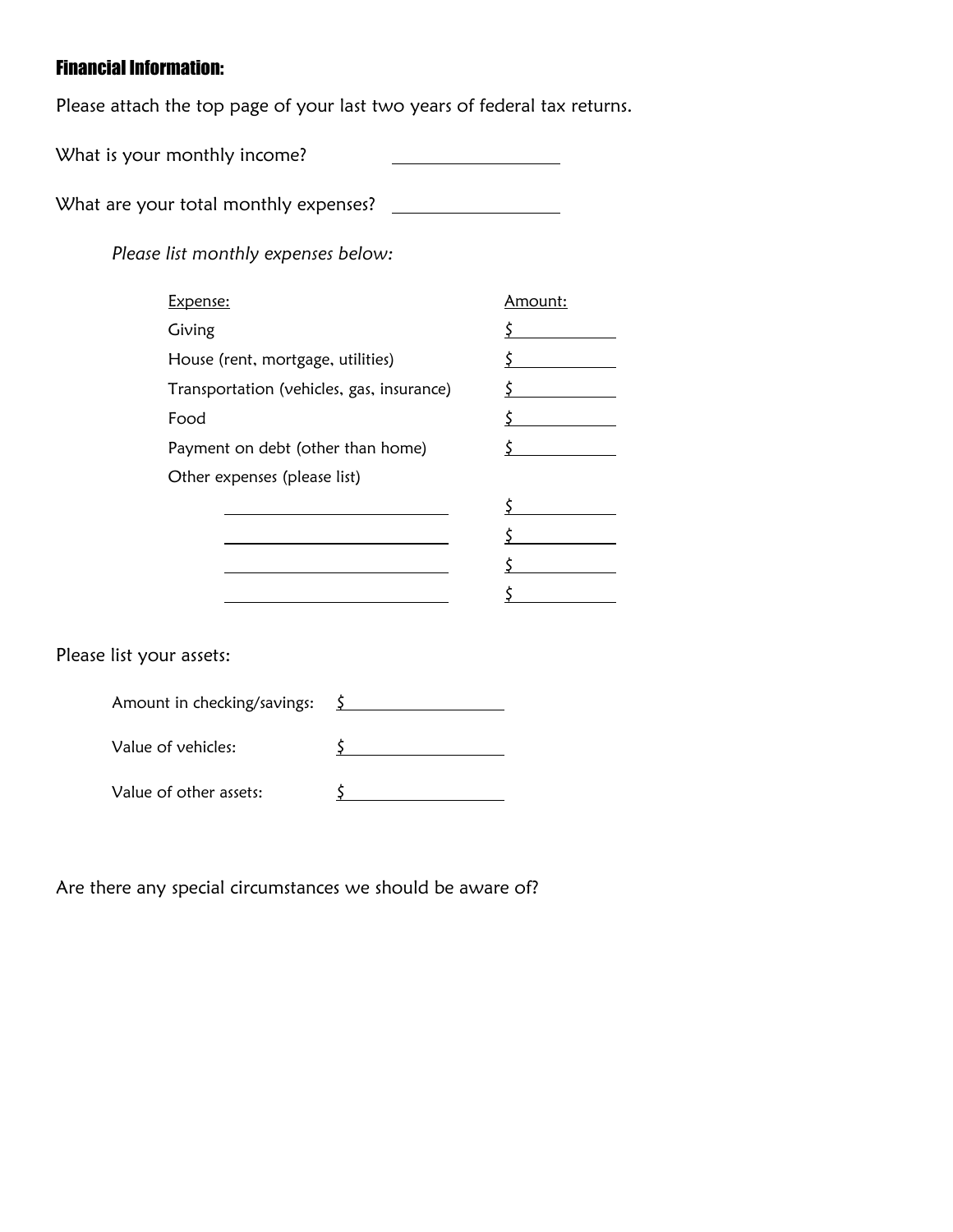#### Church Affiliation:

| How often do you attend church? $\Box$ Weekly  | $\Box$ Bi-Weekly $\Box$ Monthly $\Box$ Less than Monthly |  |
|------------------------------------------------|----------------------------------------------------------|--|
|                                                |                                                          |  |
|                                                |                                                          |  |
| <b>Church Phone Number Church Phone Number</b> |                                                          |  |
|                                                |                                                          |  |

What ministries are you currently involved in?

Please also include the following:

- Your personal testimony Describe how and when you became a Christian, along with what that means to you in your daily life (one per parent).
- Your adoption story How did you come to the decision to adopt? What led you to this specific child?
- What do you think your biggest challenge will be as adoptive parents?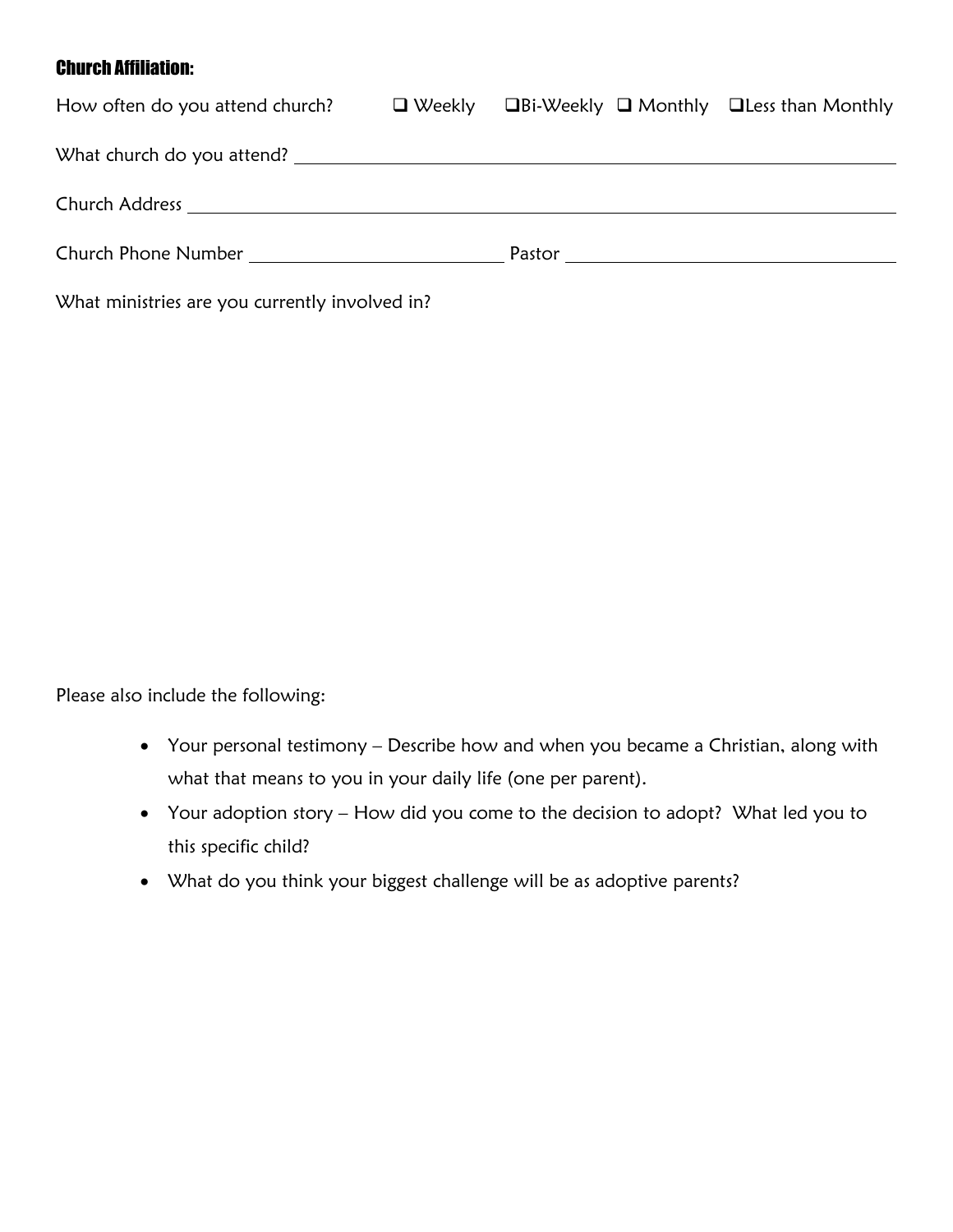### **Pastoral Reference Form**



*Dear Pastor,*

*A family in your congregation has applied for an adoption grant from Project Hope Ministries. Please answer the questions below as clearly as possible. If you have any questions, you can contact us directly.* 

*Our desire is to help fund adoptions for Christian families. With this in mind, we ask that you fill out the form and mail it back directly to Project Hope. All replies will be held in strictest confidence. Because our decision to award grants is based in part on your recommendation, we ask you to give us as detailed an answer as possible. The family's grant application will not be complete until this form has been received. Thank you.*

| Jason & Sara Cleland<br><b>Project Hope Ministries</b><br>195 Bradley Street<br>Battle Creek, MI 49017<br>(269) 274-1361 (Sara)<br>sara.cleland@gmail.com |  |  |
|-----------------------------------------------------------------------------------------------------------------------------------------------------------|--|--|
|                                                                                                                                                           |  |  |
|                                                                                                                                                           |  |  |
|                                                                                                                                                           |  |  |
|                                                                                                                                                           |  |  |
|                                                                                                                                                           |  |  |
|                                                                                                                                                           |  |  |
|                                                                                                                                                           |  |  |
| How often do they attend church? $\Box$ Weekly $\Box$ Bi-Weekly $\Box$ Monthly $\Box$ Less than Monthly                                                   |  |  |
| What ministries are they involved in, and for how long?                                                                                                   |  |  |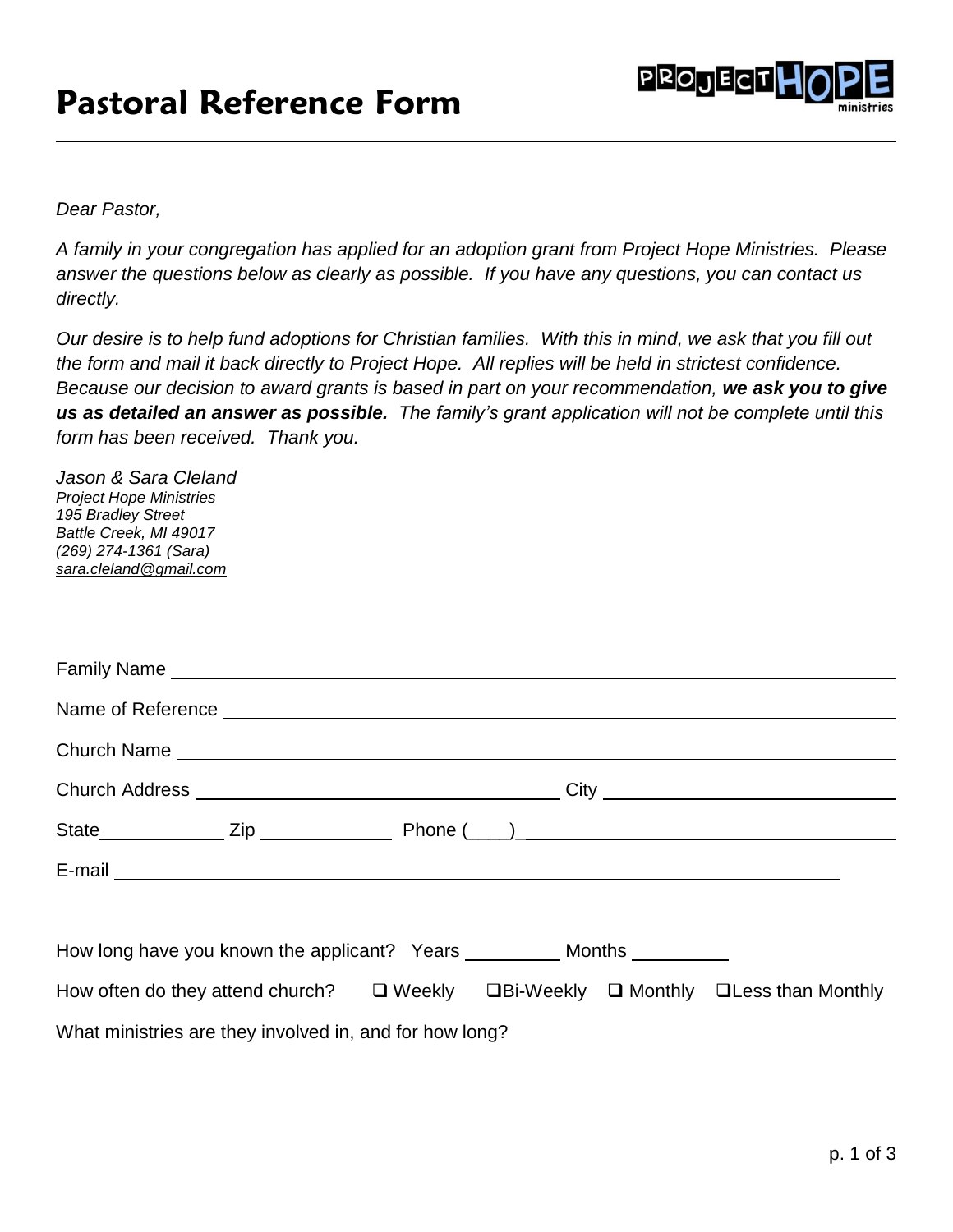Rate the applicants in the following areas using the scale below. (1 being the lowest and 5 being the highest.)

| Work ethic                 | 1 2 3 4 5 | Ability to cope with stress | 1 2 3 4 5 |
|----------------------------|-----------|-----------------------------|-----------|
| <b>Emotional stability</b> | 1 2 3 4 5 | Punctuality                 | 1 2 3 4 5 |
| Spiritual maturity         | 1 2 3 4 5 | Church Involvement          | 1 2 3 4 5 |
| Financial responsibility   | 1 2 3 4 5 |                             |           |

If you gave a 3 or below for any area please explain:

Would you trust this person to lead someone to the Lord? YES NO Why or why not?

Do you believe that this family is prepared to adopt (emotionally, physically, and spiritually)?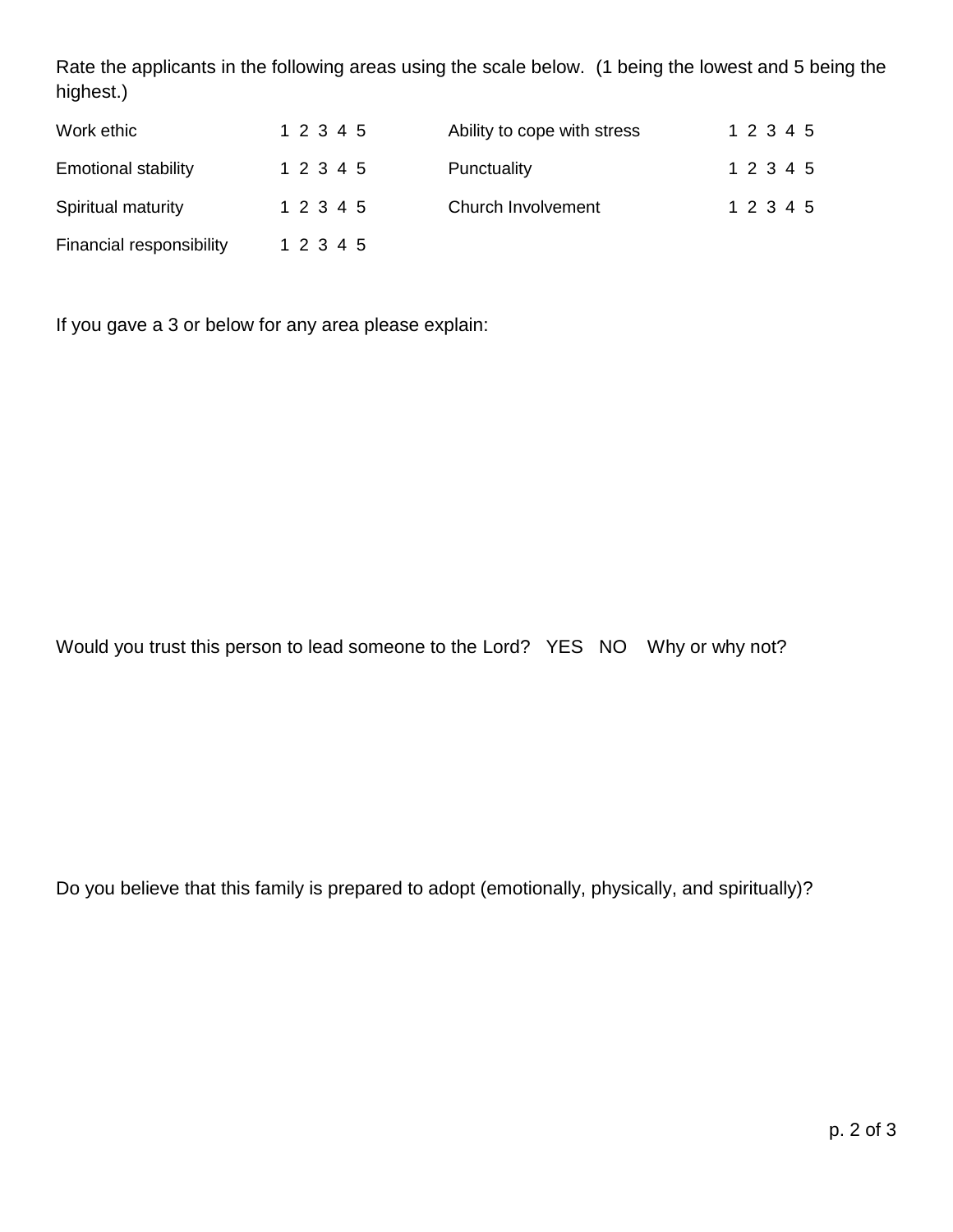Do you believe that this family is a good candidate for a grant? Why or why not?

To your knowledge, has this family done their best to raise funds for their adoption process?

Does your church currently have an adoption ministry?

Would you be interested in learning more about ways that your congregation can support this family throughout the adoption process and once they return home?

 $\Box$  Yes  $\Box$  No